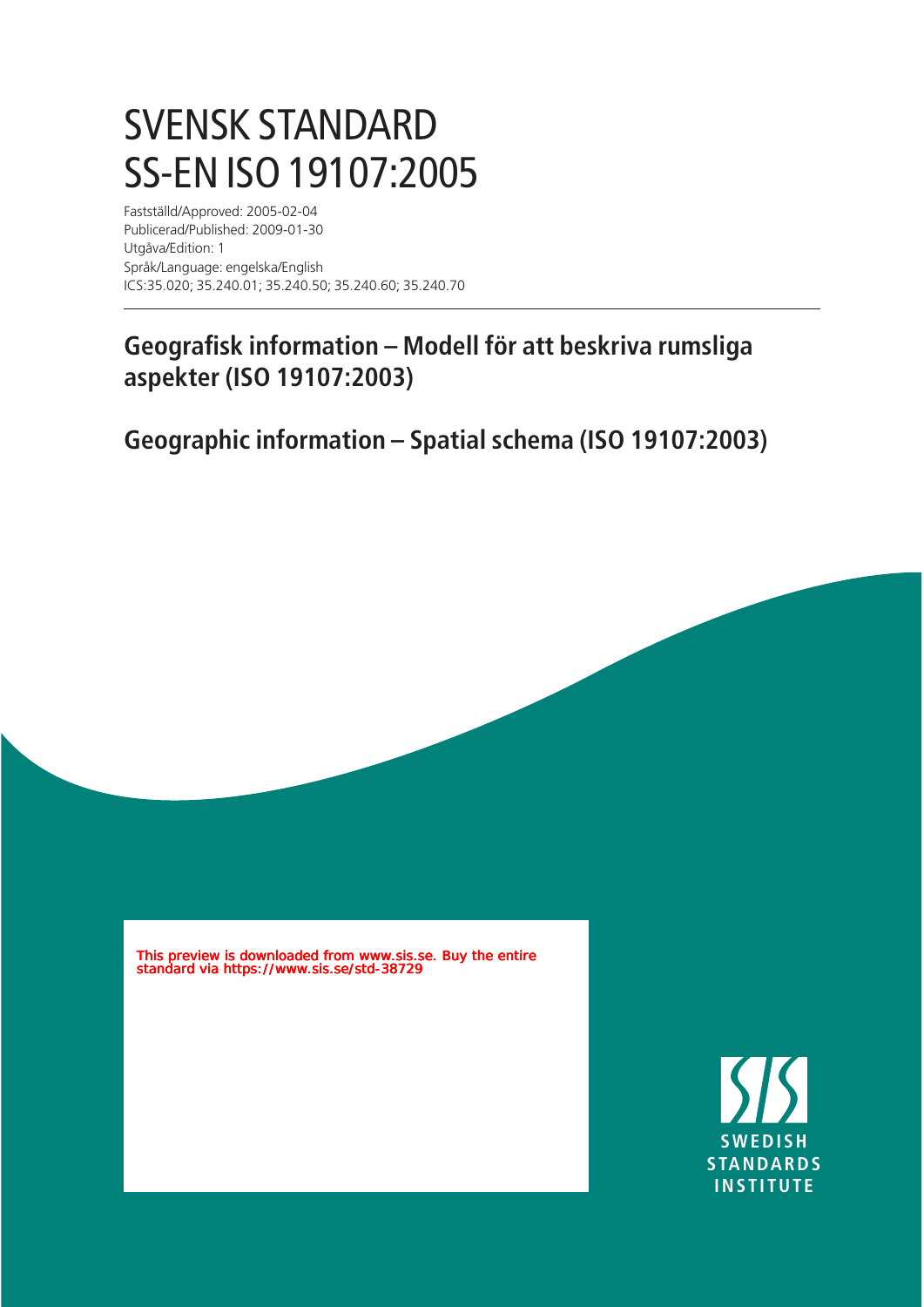## Hitta rätt produkt och ett leveranssätt som passar dig

#### **Standarder**

Genom att följa gällande standard både effektiviserar och säkrar du ditt arbete. Många standarder ingår dessutom ofta i paket.

#### **Tjänster**

Abonnemang är tjänsten där vi uppdaterar dig med aktuella standarder när förändringar sker på dem du valt att abonnera på. På så sätt är du säker på att du alltid arbetar efter rätt utgåva.

e-nav är vår online-tjänst som ger dig och dina kollegor tillgång till standarder ni valt att abonnera på dygnet runt. Med e-nav kan samma standard användas av flera personer samtidigt.

#### **Leveranssätt**

Du väljer hur du vill ha dina standarder levererade. Vi kan erbjuda dig dem på papper och som pdf.

#### **Andra produkter**

Vi har böcker som underlättar arbetet att följa en standard. Med våra böcker får du ökad förståelse för hur standarder ska följas och vilka fördelar den ger dig i ditt arbete. Vi tar fram många egna publikationer och fungerar även som återförsäljare. Det gör att du hos oss kan hitta över 500 unika titlar. Vi har även tekniska rapporter, specifikationer och "workshop agreement". Matriser är en översikt på standarder och handböcker som bör läsas tillsammans. De finns på sis.se och ger dig en bra bild över hur olika produkter hör ihop.

#### **Standardiseringsprojekt**

Du kan påverka innehållet i framtida standarder genom att delta i någon av SIS ca 400 Tekniska Kommittéer.

# Find the right product and the type of delivery that suits you

#### **Standards**

By complying with current standards, you can make your work more efficient and ensure reliability. Also, several of the standards are often supplied in packages.

#### **Services**

Subscription is the service that keeps you up to date with current standards when changes occur in the ones you have chosen to subscribe to. This ensures that you are always working with the right edition.

e-nav is our online service that gives you and your colleagues access to the standards you subscribe to 24 hours a day. With e-nav, the same standards can be used by several people at once.

#### **Type of delivery**

You choose how you want your standards delivered. We can supply them both on paper and as PDF files.

#### **Other products**

We have books that facilitate standards compliance. They make it easier to understand how compliance works and how this benefits you in your operation. We produce many publications of our own, and also act as retailers. This means that we have more than 500 unique titles for you to choose from. We also have technical reports, specifications and workshop agreements. Matrices, listed at sis.se, provide an overview of which publications belong together.

#### **Standardisation project**

You can influence the content of future standards by taking part in one or other of SIS's 400 or so Technical Committees.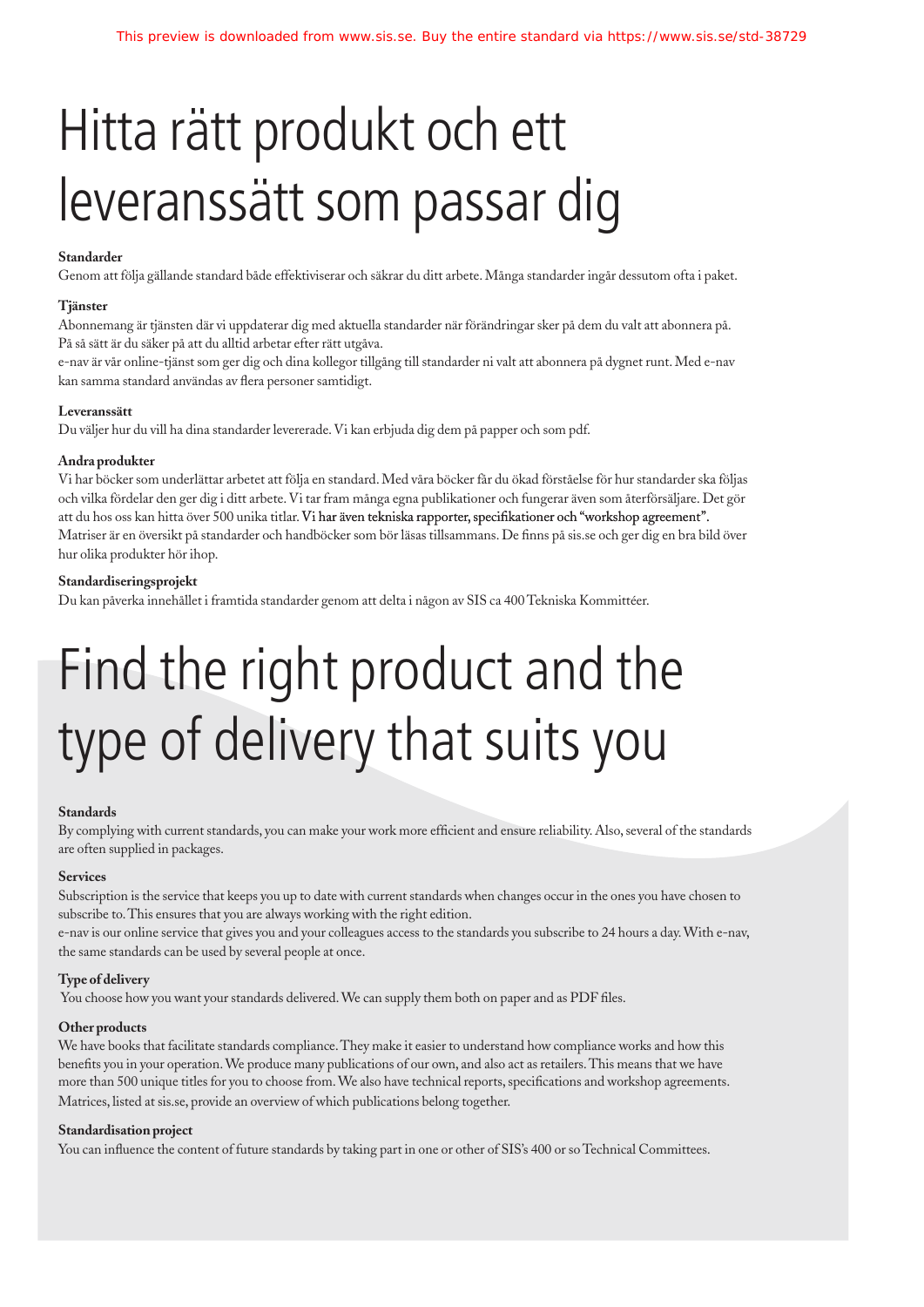Europastandarden EN ISO 19107:2005 gäller som svensk standard. Detta dokument innehåller den officiella engelska versionen av EN ISO 19107:2005.

ISO 19107 finns tidigare utgiven som svensk standard med beteckning SS-ISO 19107, utgåva 1.

The European Standard EN ISO 19107:2005 has the status of a Swedish Standard. This document contains the official English version of EN ISO 19107:2005.

ISO 19107 has been implemented and published as a Swedish Standard with the designation SS-ISO 19107, edition 1.

av denna produkt regleras av slutanvändarlicensen som återfinns i denna produkt, se standardens sista sidor.

<sup>©</sup> Copyright/Upphovsrätten till denna produkt tillhör SIS, Swedish Standards Institute, Stockholm, Sverige. Användningen<br>av denna produkt regleras av slutanvändarlicensen som återfinns i denna produkt, se standardens sist

Upplysningar om sakinnehållet i standarden lämnas av SIS, Swedish Standards Institute, telefon 08-555 520 00. Standarder kan beställas hos SIS Förlag AB som även lämnar allmänna upplysningar om svensk och utländsk standard.

Information about the content of the standard is available from the Swedish Standards Institute (SIS), tel +46 8 555 520 00. Standards may be ordered from SIS Förlag AB, who can also provide general information about Swedish and foreign standards.

SIS Förlag AB, SE 118 80 Stockholm, Sweden. Tel: +46 8 555 523 10. Fax: +46 8 555 523 11. E-mail: sis.sales@sis.se Internet: www.sis.se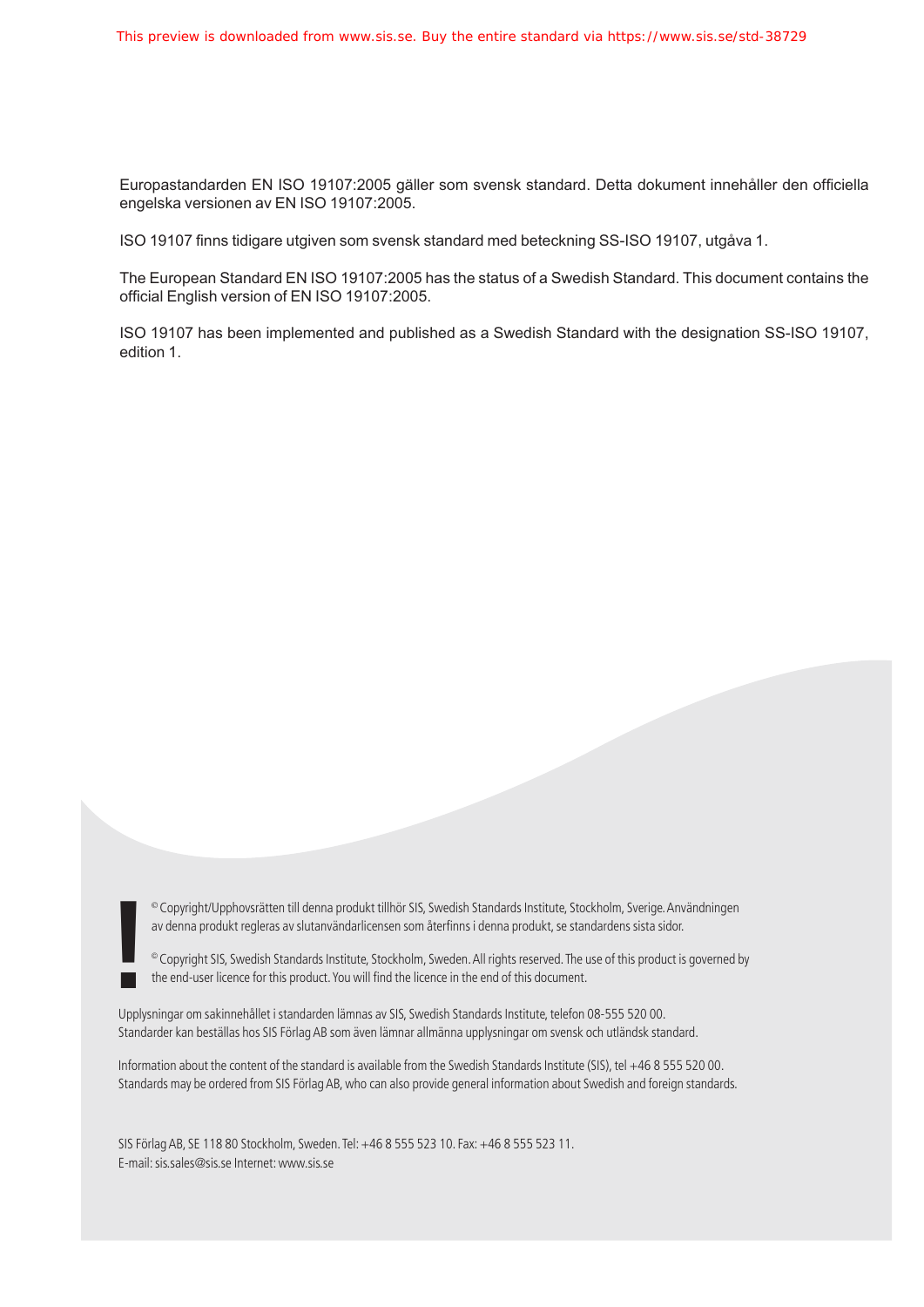This preview is downloaded from www.sis.se. Buy the entire standard via https://www.sis.se/std-38729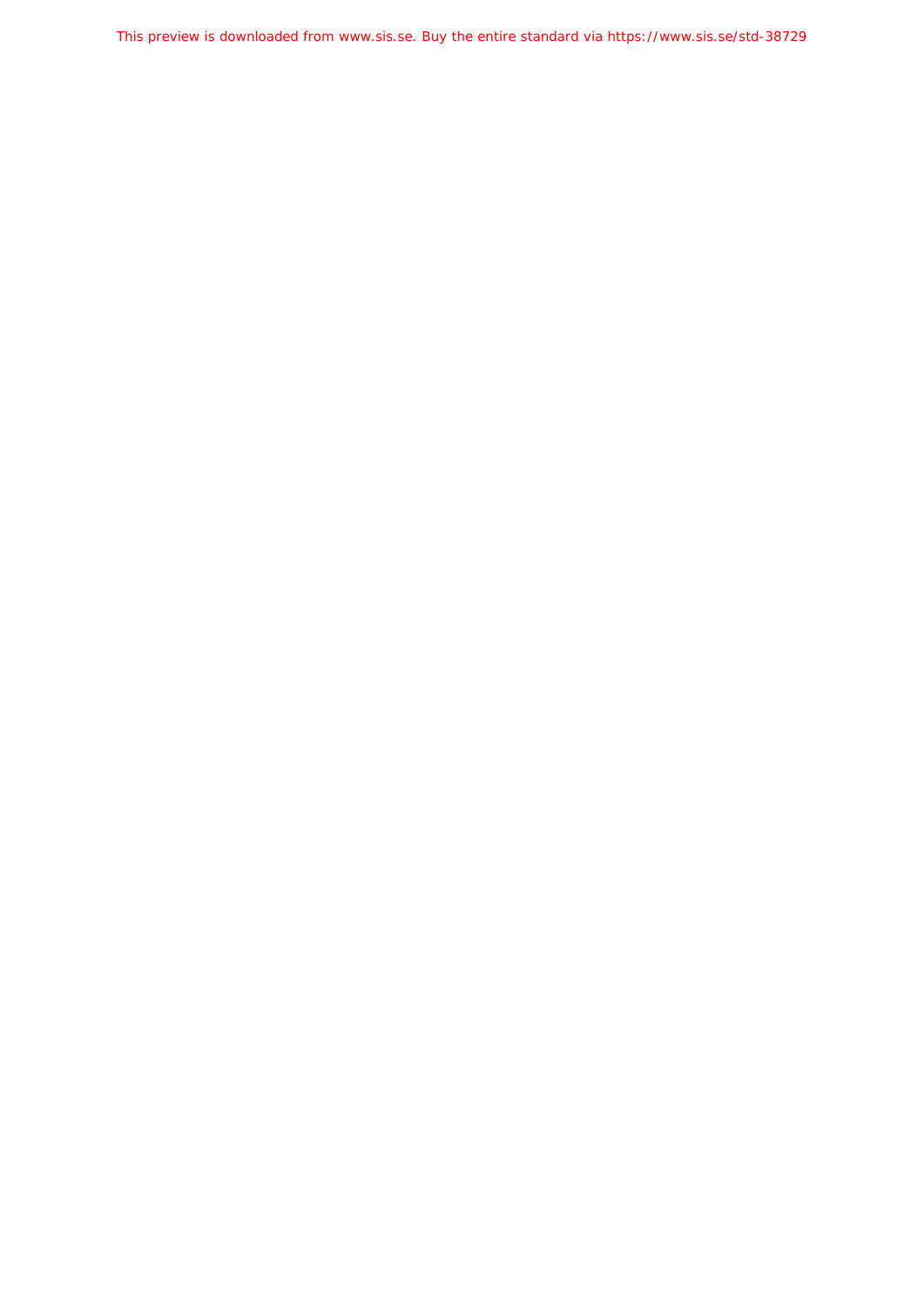## EUROPEAN STANDARD NORME EUROPÉENNE EUROPÄISCHE NORM

## **EN ISO 19107**

January 2005

ICS 35.240.70

English version

## Geographic information - Spatial schema (ISO 19107:2003)

Information géographique - Schéma spatial (ISO 19107:2003)

Geoinformation - Raumbezugsschema

This European Standard was approved by CEN on 24 December 2004.

CEN members are bound to comply with the CEN/CENELEC Internal Regulations which stipulate the conditions for giving this European Standard the status of a national standard without any alteration. Up-to-date lists and bibliographical references concerning such national standards may be obtained on application to the Central Secretariat or to any CEN member.

This European Standard exists in three official versions (English, French, German). A version in any other language made by translation under the responsibility of a CEN member into its own language and notified to the Central Secretariat has the same status as the official versions.

CEN members are the national standards bodies of Austria, Belgium, Cyprus, Czech Republic, Denmark, Estonia, Finland, France, Germany, Greece, Hungary, Iceland, Ireland, Italy, Latvia, Lithuania, Luxembourg, Malta, Netherlands, Norway, Poland, Portugal, Slovakia, Slovenia, Spain, Sweden, Switzerland and United Kingdom.



EUROPEAN COMMITTEE FOR STANDARDIZATION COMITÉ EUROPÉEN DE NORMALISATION EUROPÄISCHES KOMITEE FÜR NORMUNG

**Management Centre: rue de Stassart, 36 B-1050 Brussels**

© 2005 CEN All rights of exploitation in any form and by any means reserved worldwide for CEN national Members.

Ref. No. EN ISO 19107:2005: E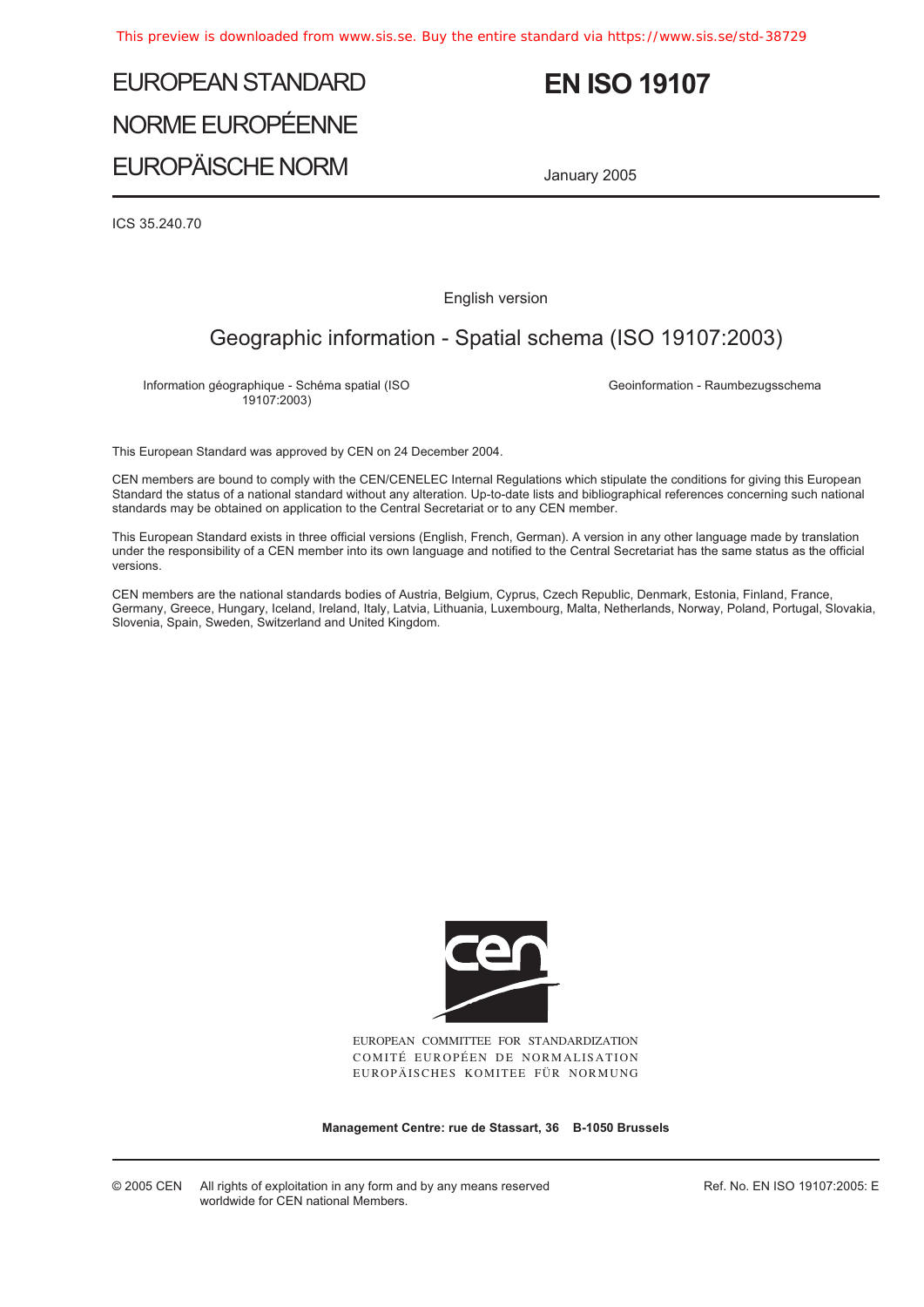This preview is downloaded from www.sis.se. Buy the entire standard via https://www.sis.se/std-38729 SS-EN ISO 19107:2005 (E)

## **Contents**

| 1                                                     |  |
|-------------------------------------------------------|--|
| 2<br>2.1<br>2.2                                       |  |
| 3                                                     |  |
| 4                                                     |  |
| 5<br>5.1<br>5.1.1<br>5.1.2<br>5.1.3<br>5.1.4<br>5.1.5 |  |
| 5.2<br>5.3                                            |  |
| 6                                                     |  |
| 6.1                                                   |  |
| 6.2<br>6.2.1                                          |  |
| 6.2.2                                                 |  |
| 6.3                                                   |  |
| 6.3.1                                                 |  |
| 6.3.2                                                 |  |
| 6.3.3<br>6.3.4                                        |  |
| 6.3.5                                                 |  |
| 6.3.6                                                 |  |
| 6.3.7                                                 |  |
| 6.3.8                                                 |  |
| 6.3.9                                                 |  |
| 6.3.10                                                |  |
| 6.3.11                                                |  |
|                                                       |  |
|                                                       |  |
|                                                       |  |
|                                                       |  |
| 6.3.17                                                |  |
| 6.3.18                                                |  |
| 6.4                                                   |  |
| 6.4.1                                                 |  |
| 6.4.2                                                 |  |
| 6.4.3<br>6.4.4                                        |  |
| 6.4.5                                                 |  |
| 6.4.6                                                 |  |
| 6.4.7                                                 |  |
| 6.4.8                                                 |  |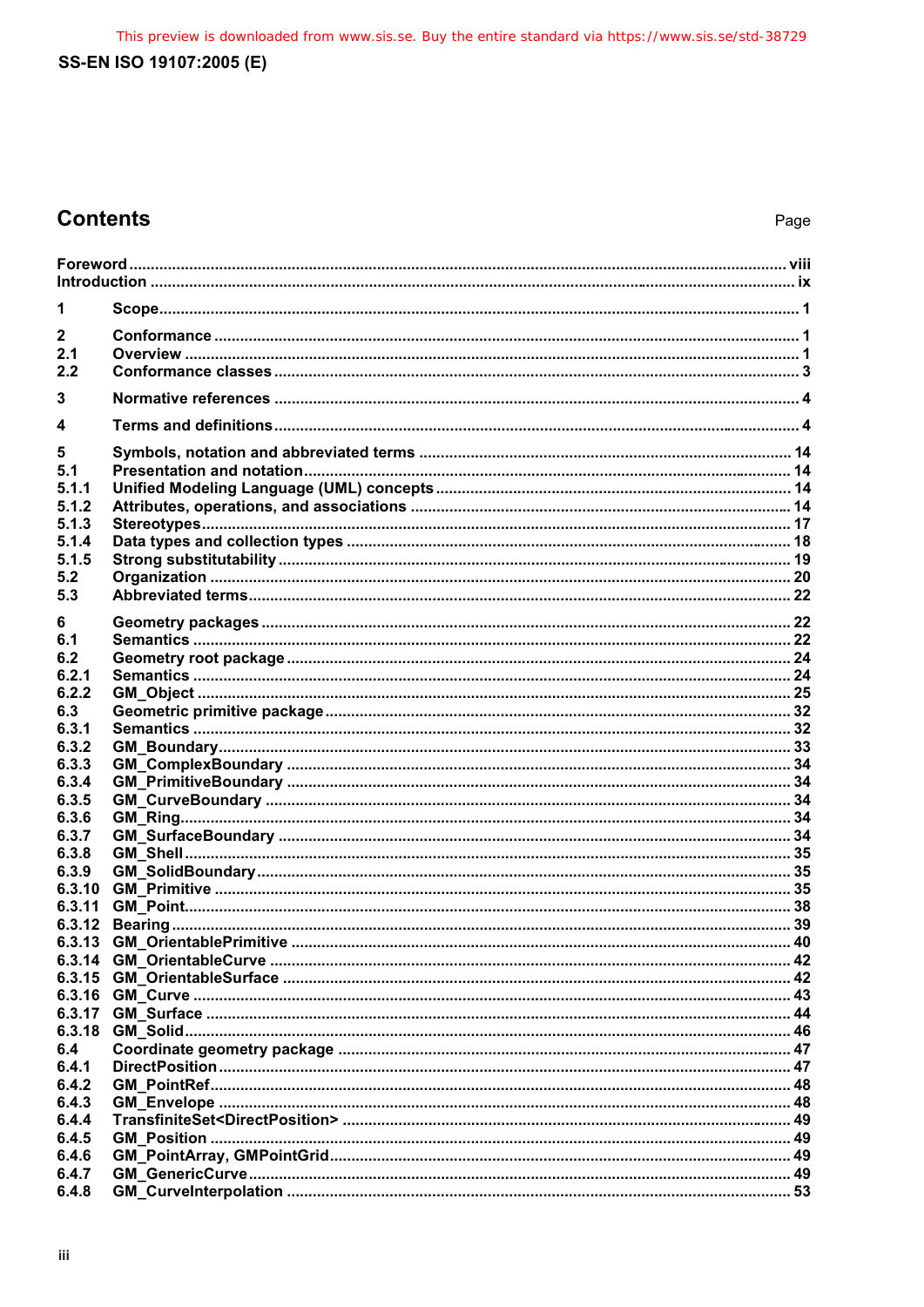| 6.4.9            |  |
|------------------|--|
| 6.4.10           |  |
| 6.4.11           |  |
| 6.4.12           |  |
| 6.4.13           |  |
| 6.4.14           |  |
| 6.4.15           |  |
| 6.4.16<br>6.4.17 |  |
| 6.4.18           |  |
| 6.4.19           |  |
| 6.4.20           |  |
| 6.4.21           |  |
| 6.4.22           |  |
| 6.4.23           |  |
| 6.4.24           |  |
| 6.4.25           |  |
| 6.4.26           |  |
| 6.4.27           |  |
| 6.4.28           |  |
| 6.4.29           |  |
| 6.4.30           |  |
| 6.4.31           |  |
| 6.4.32           |  |
| 6.4.33<br>6.4.34 |  |
| 6.4.35           |  |
| 6.4.36           |  |
| 6.4.37           |  |
| 6.4.38           |  |
| 6.4.39           |  |
| 6.4.40           |  |
| 6.4.41           |  |
| 6.4.42           |  |
| 6.4.43           |  |
| 6.4.44           |  |
| 6.4.45           |  |
| 6.4.46           |  |
| 6.4.47           |  |
|                  |  |
| 6.5              |  |
| 6.5.7            |  |
| 6.5.8<br>6.5.9   |  |
| 6.5.10           |  |
| 6.5.11           |  |
| 6.5.12           |  |
| 6.5.13           |  |
| 6.6              |  |
| 6.6.7            |  |
| 6.6.8            |  |
| 6.6.9            |  |
| 6.6.10           |  |
| 6.6.11           |  |
| 6.6.12           |  |
| 6.6.13           |  |
| $\overline{7}$   |  |
| 7.4              |  |
| 7.5              |  |
|                  |  |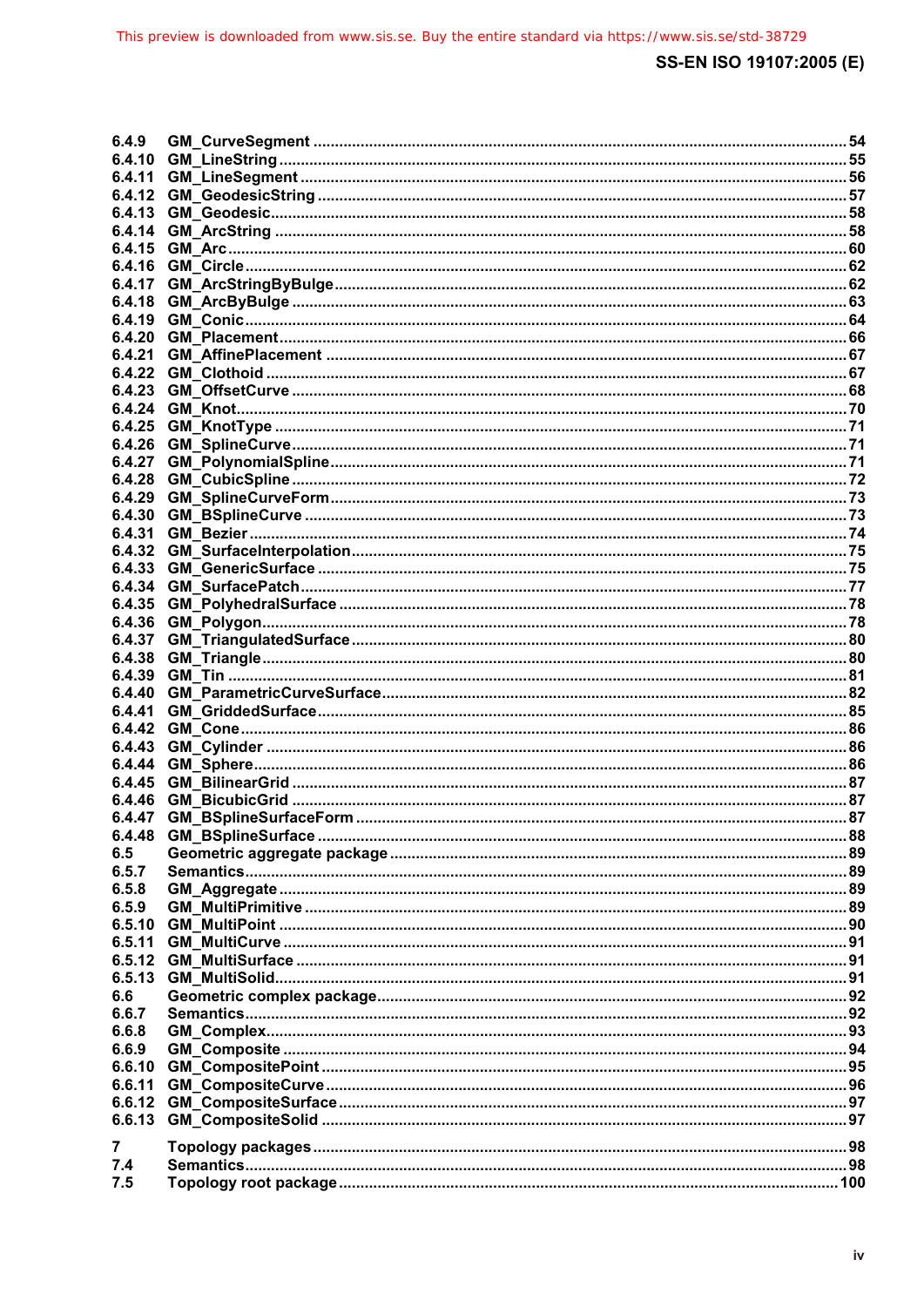| 7.5.1          |  |
|----------------|--|
| 7.5.2          |  |
| 7.6            |  |
| 7.6.1          |  |
| 7.6.2          |  |
| 7.6.3<br>7.6.4 |  |
| 7.6.5          |  |
| 7.6.6          |  |
| 7.6.7          |  |
| 7.6.8          |  |
| 7.6.9          |  |
| 7.6.10         |  |
| 7.6.11         |  |
| 7.6.12         |  |
| 7.6.13         |  |
| 7.6.14         |  |
| 7.6.15         |  |
| 7.6.16         |  |
| 7.6.17         |  |
| 7.6.18         |  |
| 7.6.19         |  |
| 7.6.20         |  |
| 7.7            |  |
| 7.7.1          |  |
| 7.7.2          |  |
|                |  |
| 8<br>8.1       |  |
| 8.2            |  |
|                |  |
| 8.2.1<br>8.2.2 |  |
| 8.2.3          |  |
| 8.3            |  |
| 8.3.1          |  |
| 8.3.2          |  |
| 8.3.3          |  |
| 8.4            |  |
| 8.4.1          |  |
|                |  |
| 8.4.2<br>8.5   |  |
|                |  |
|                |  |
| A.1            |  |
| A.2            |  |
| A.3            |  |
| A.4            |  |
| A.5            |  |
|                |  |
| B.1            |  |
| B.2            |  |
| B.3            |  |
| B.4            |  |
| B.5            |  |
| B.6            |  |
| B.7            |  |
| <b>B.8</b>     |  |
|                |  |
|                |  |
| C.1            |  |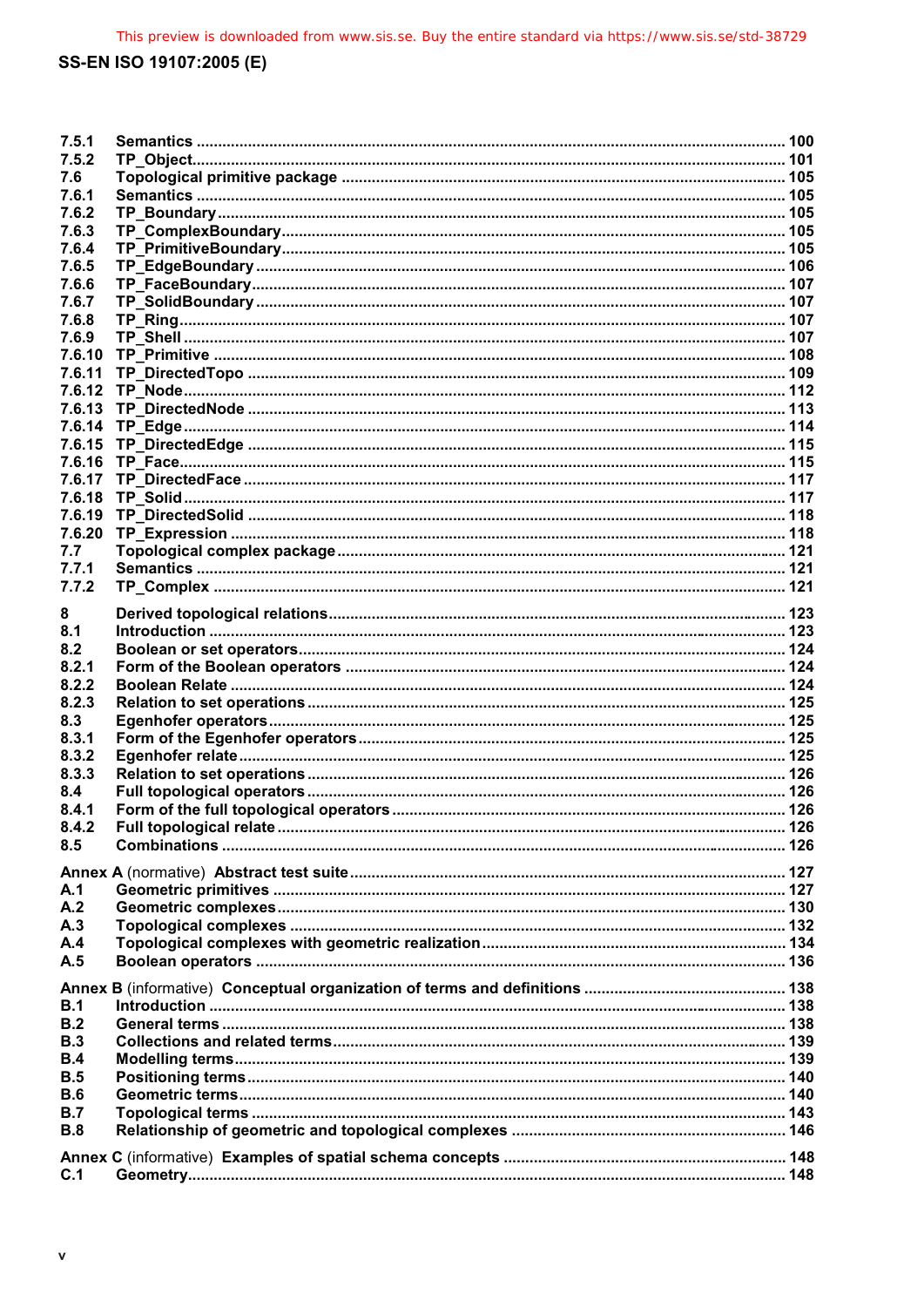| D.2 |  |
|-----|--|
| D.3 |  |
|     |  |
|     |  |

## **Figures**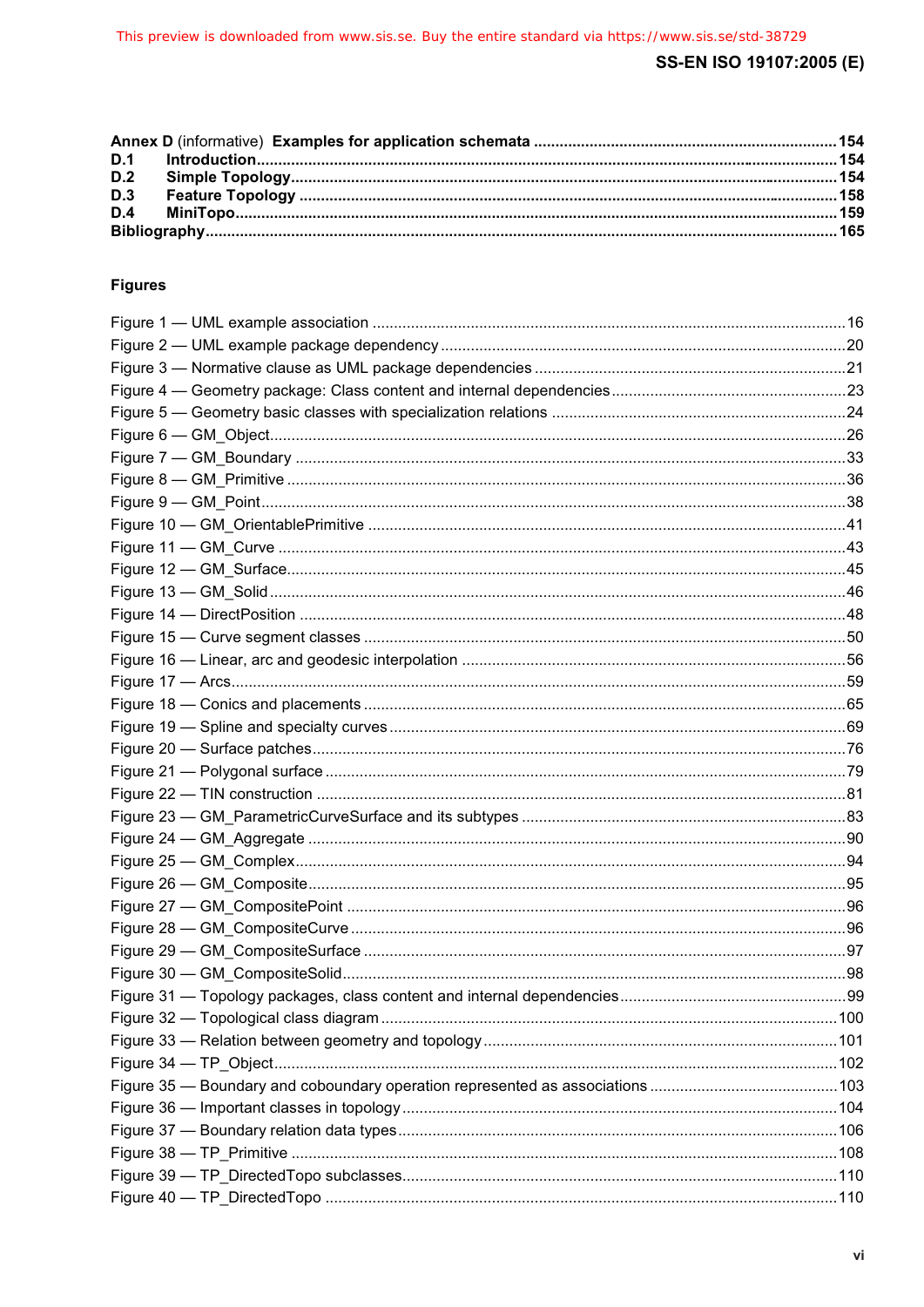| <b>Tables</b>                                                                           |  |
|-----------------------------------------------------------------------------------------|--|
|                                                                                         |  |
|                                                                                         |  |
|                                                                                         |  |
|                                                                                         |  |
|                                                                                         |  |
|                                                                                         |  |
|                                                                                         |  |
|                                                                                         |  |
|                                                                                         |  |
|                                                                                         |  |
| Table D.1 — Correspondence between original MiniTopo pointers and the current model 164 |  |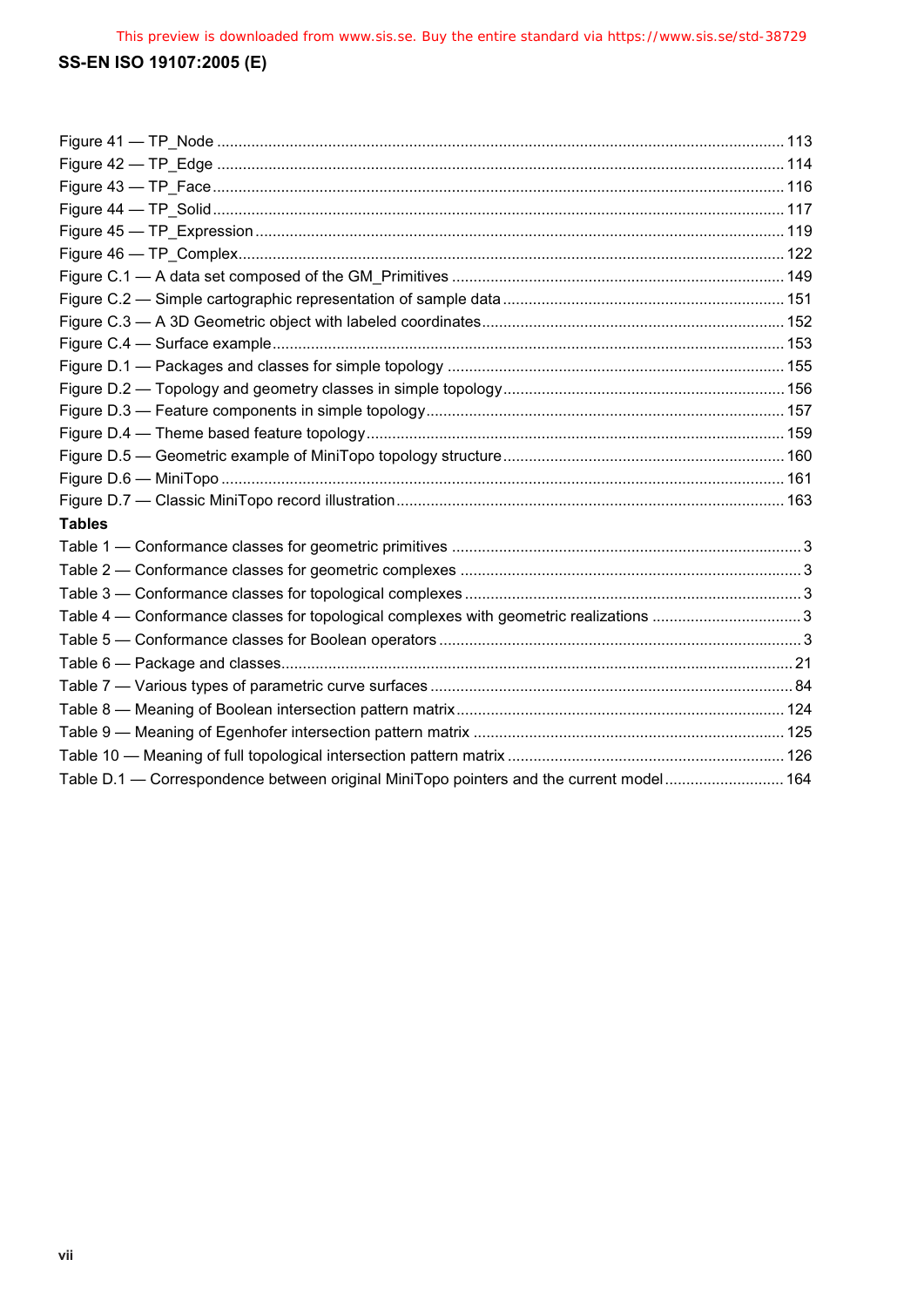#### **Foreword**

**EN ISO 19107:200E**

The text of ISO 19107:2003 has been prepared by Technical Committee ISO/TC 211 "Geographic information/Geomatics" of the International Organization for Standardization (ISO) and has been taken over as EN ISO 19107:2005 by Technical Committee CEN/TC 287 "Geographic Information", the secretariat of which is held by NEN.

This European Standard shall be given the status of a national standard, either by publication of an identical text or by endorsement, at the latest by July 2005, and conflicting national standards shall be withdrawn at the latest by July 2005.

According to the CEN/CENELEC Internal Regulations, the national standards organizations of the following countries are bound to implement this European Standard: Austria, Belgium, Cyprus, Czech Republic, Denmark, Estonia, Finland, France, Germany, Greece, Hungary, Iceland, Ireland, Italy, Latvia, Lithuania, Luxembourg, Malta, Netherlands, Norway, Poland, Portugal, Slovakia, Slovenia, Spain, Sweden, Switzerland and United Kingdom.

#### **Endorsement notice**

The text of ISO 19107:2003 has been approved by CEN as EN ISO 19107:2005 without any modifications.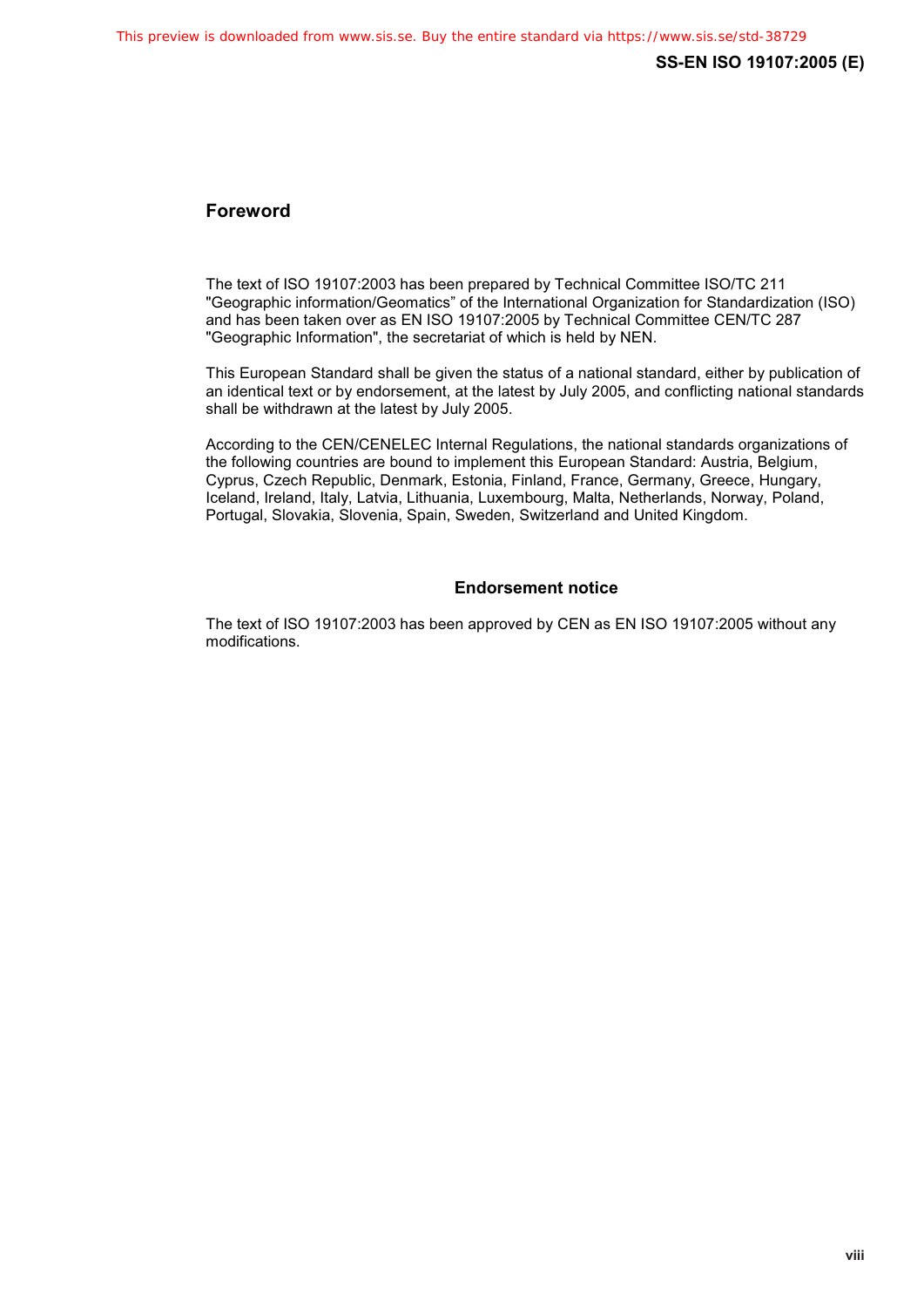## **Introduction**

This International Standard provides conceptual schemas for describing and manipulating the spatial characteristics of geographic features. Standardization in this area will be the cornerstone for other geographic information standards.

A feature is an abstraction of a real world phenomenon; it is a geographic feature if it is associated with a location relative to the Earth. Vector data consists of geometric and topological primitives used, separately or in combination, to construct objects that express the spatial characteristics of geographic features. Raster data is based on the division of the extent covered into small units according to a tessellation of the space and the assignment to each unit of an attribute value. This International Standard deals only with vector data.

In the model defined in this International Standard, spatial characteristics are described by one or more spatial attributes whose value is given by a geometric object (GM\_Object) or a topological object (TP\_Object). Geometry provides the means for the quantitative description, by means of coordinates and mathematical functions, of the spatial characteristics of features, including dimension, position, size, shape, and orientation. The mathematical functions used for describing the geometry of an object depend on the type of coordinate reference system used to define the spatial position. Geometry is the only aspect of geographic information that changes when the information is transformed from one geodetic reference system or coordinate system to another.

Topology deals with the characteristics of geometric figures that remain invariant if the space is deformed elastically and continuously — for example, when geographic data is transformed from one coordinate system to another. Within the context of geographic information, topology is commonly used to describe the connectivity of an *n*-dimensional graph, a property that is invariant under continuous transformation of the graph. Computational topology provides information about the connectivity of geometric primitives that can be derived from the underlying geometry.

Spatial operators are functions and procedures that use, query, create, modify, or delete spatial objects. This International Standard defines the taxonomy of these operators in order to create a standard for their definition and implementation. The goals are to:

- a) Define spatial operators unambiguously, so that diverse implementations can be assured to yield comparable results within known limitations of accuracy and resolution.
- b) Use these definitions to define a set of standard operations that will form the basis of compliant systems, and, thus act as a test-bed for implementers and a benchmark set for validation of compliance.
- c) Define an operator algebra that will allow combinations of the base operators to be used predictably in the query and manipulation of geographic data.

Standardized conceptual schemas for spatial characteristics will increase the ability to share geographic information among applications. These schemas will be used by geographic information system and software developers and users of geographic information to provide consistently understandable spatial data structures.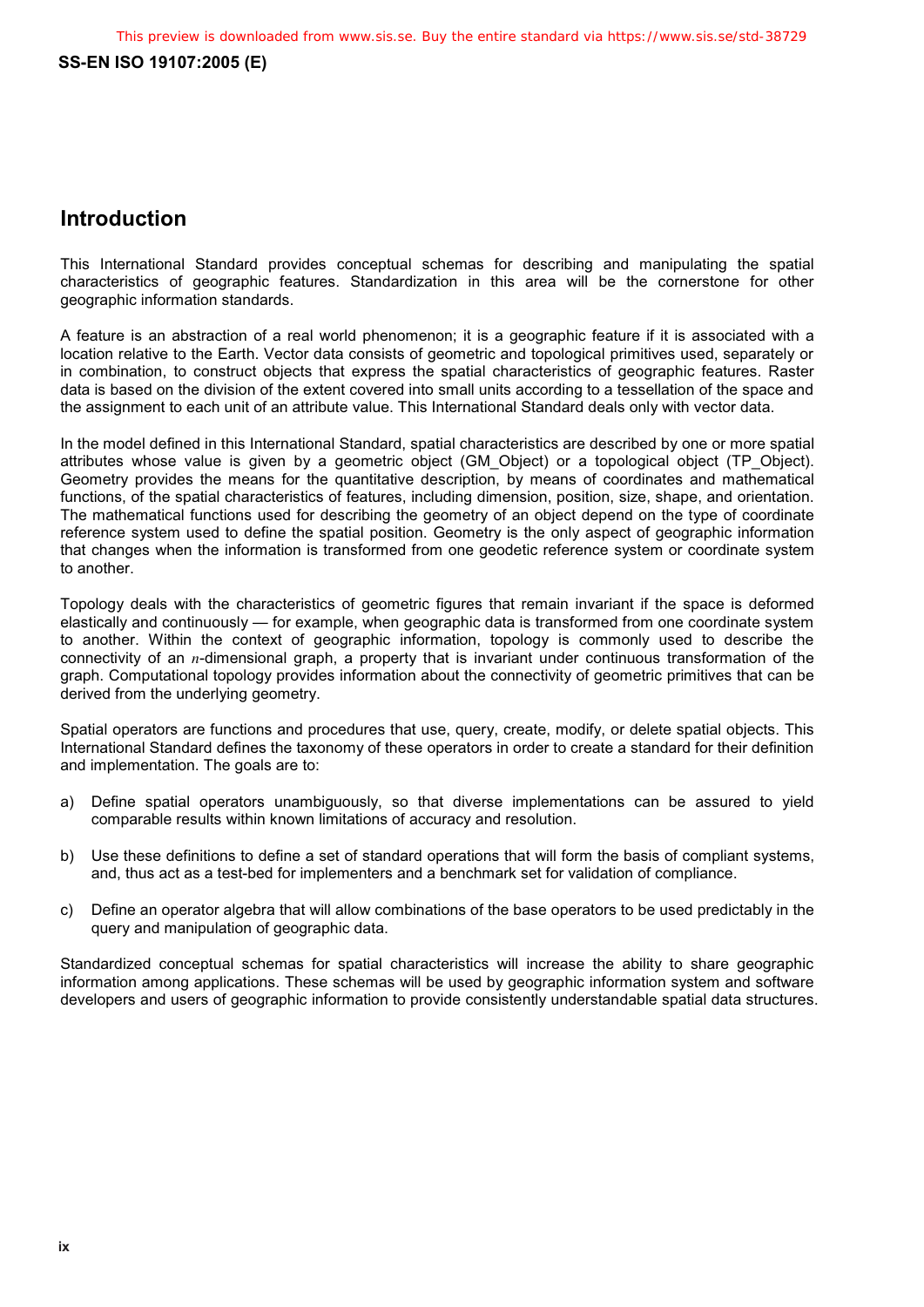## **Geographic information — Spatial schema**

#### **1 Scope**

This International Standard specifies conceptual schemas for describing the spatial characteristics of geographic features, and a set of spatial operations consistent with these schemas. It treats vector geometry and topology up to three dimensions. It defines standard spatial operations for use in access, query, management, processing, and data exchange of geographic information for spatial (geometric and topological) objects of up to three topological dimensions embedded in coordinate spaces of up to three axes.

#### **2 Conformance**

#### **2.1 Overview**

Clauses 6 and 7 of this International Standard use the Unified Modeling Language (UML) to present conceptual schemas for describing the spatial characteristics of geographic features. These schemas define conceptual classes that shall be used in application schemas, profiles and implementation specifications. The document concerns ONLY externally visible interfaces and places no restriction on the underlying implementations other than what is needed to satisfy the interface specifications in the actual situation such as:

- Interfaces to software services using techniques such as COM or CORBA
- Interfaces to databases using techniques such as SQL
- $-$  Data interchange using encoding as defined in ISO 19118.

Few applications will require the full range of capabilities described by this conceptual schema. This clause, therefore, defines a set of conformance classes that will support applications whose requirements range from the minimum necessary to define data structures to full object implementation. This flexibility is controlled by a set of UML types that can be implemented in a variety of manners. Implementations that define full object functionality must implement all operations defined by the types of the chosen conformance class, as is common for UML designed object implementations. Implementations that choose to depend on external "free functions" for some or all operations, or forgo them altogether, need not support all operation, but shall always support a data type sufficient to record the state of each of the chosen UML type as defined by its member variables. Common names for "metaphorically identical" but technically different entities are acceptable. The UML model in this International Standard defines abstract types, application schemas define conceptual classes, various software systems define implementation classes or data structures, and the XML from the encoding standard (ISO 19118) defines entity tags. All of these reference the same information content. There is no difficulty in allowing the use of the same name to represent the same information content even though at a deeper level there are significant technical differences in the digital entities being implemented. This "allows" types defined in the UML model to be used directly in application schemas.

There are 39 conformance options for application schemas that define types for the instantiation of geometric or topological objects. They are differentiated on the basis of three criteria.

The first two criteria (complexity and dimensionality) determine the types defined in this schema that shall be implemented according to an application schema that conforms to a given conformance option. In defining the dimensionality of object types to be implemented, the application schema will be required to specify which of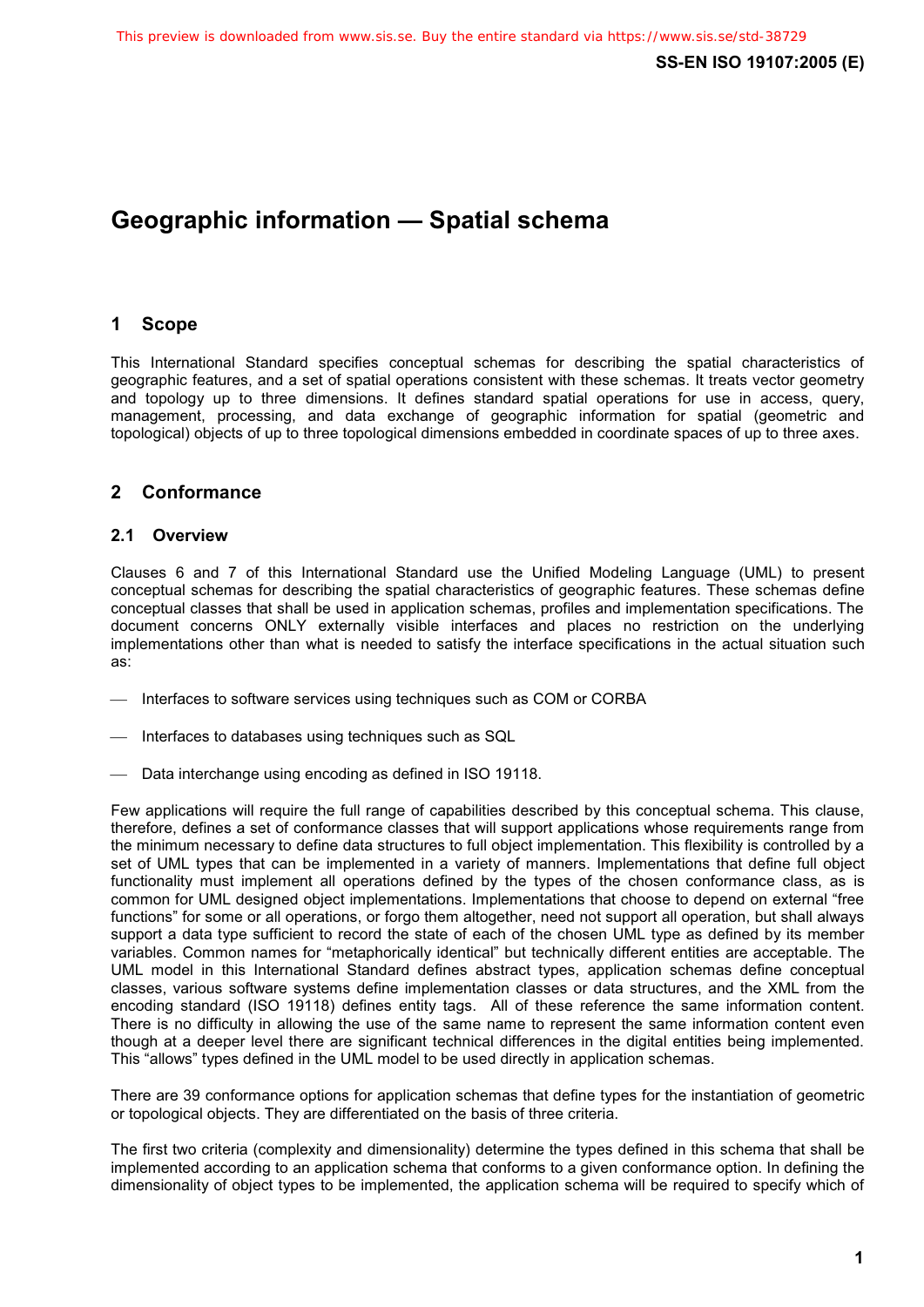the interpolation types for curves or surfaces they wish to implement. Curve implementations, for those application schemas including 1-dimensional objects, shall always include a "linear" interpolation technique. Application schema including 1-dimensional objects should always include a mechanism to approximate any curve as a line string to allow for transfer of data into simpler schema where needed. Surface implementations, for those application schemas including 2-dimensional objects, shall always include a "planar" interpolation technique. Application schema should always include a mechanism to approximate any surface as collections of planar surface patches to allow for transfer of data into simpler schema where needed. Additional curve and surface interpolation mechanism are optional, but if implemented, they shall follow the definition included in this International Standard.

The third criterion (functional complexity) determines the member elements (attributes, association roles and operations) of those types that shall be implemented. The most limited of such schema would define only data types, and may be used in the transfer of data or the passing of operational parameters to service providers.

The first criterion is level of data complexity. Four levels are identified:

- Geometric primitives
- Geometric complexes
- Topological complexes
- Topological complexes with geometric realization

NOTE Schemas for what is commonly called "spaghetti" data use only unstructured collections of geometric primitives. If single definitions of each component of geometry are required, then geometric complexes are introduced into the schema. Primitives within the same geometric complex share only boundaries. If the schema requires explicit topological information then the geometric complex is expanded to include the structure of a topological complex. The types of object included in a complex are controlled by the dimension of that complex. What is commonly called "chainnode" topology is a 1-dimensional topological complex. What is commonly called "full topology" in a cartographic 2D environment is a 2-dimensional topological complex realized by geometric objects in a 2D coordinate system.

The second criterion is dimensionality. There are four levels for simple geometry:

- 0-dimensional objects
- 0- and 1-dimensional objects
- 0-, 1-, and 2-dimensional objects
- 0-, 1-, 2- and 3-dimensional objects

However, 0-dimensional complexes provide no useful information beyond that provided by 0-dimensional geometric primitives, so conformance classes are only defined for complexes of 1-, 2-, and 3-dimensions.

The third criterion is level of functional complexity. There are three levels.

- Data types only
- Simple operations
- Complete operations

Clause 8 of this International Standard defines three groups of Boolean operators that may be used to derive topological relations between geometric and topological objects. This International Standard defines four conformance classes for application schemas that implement these operators.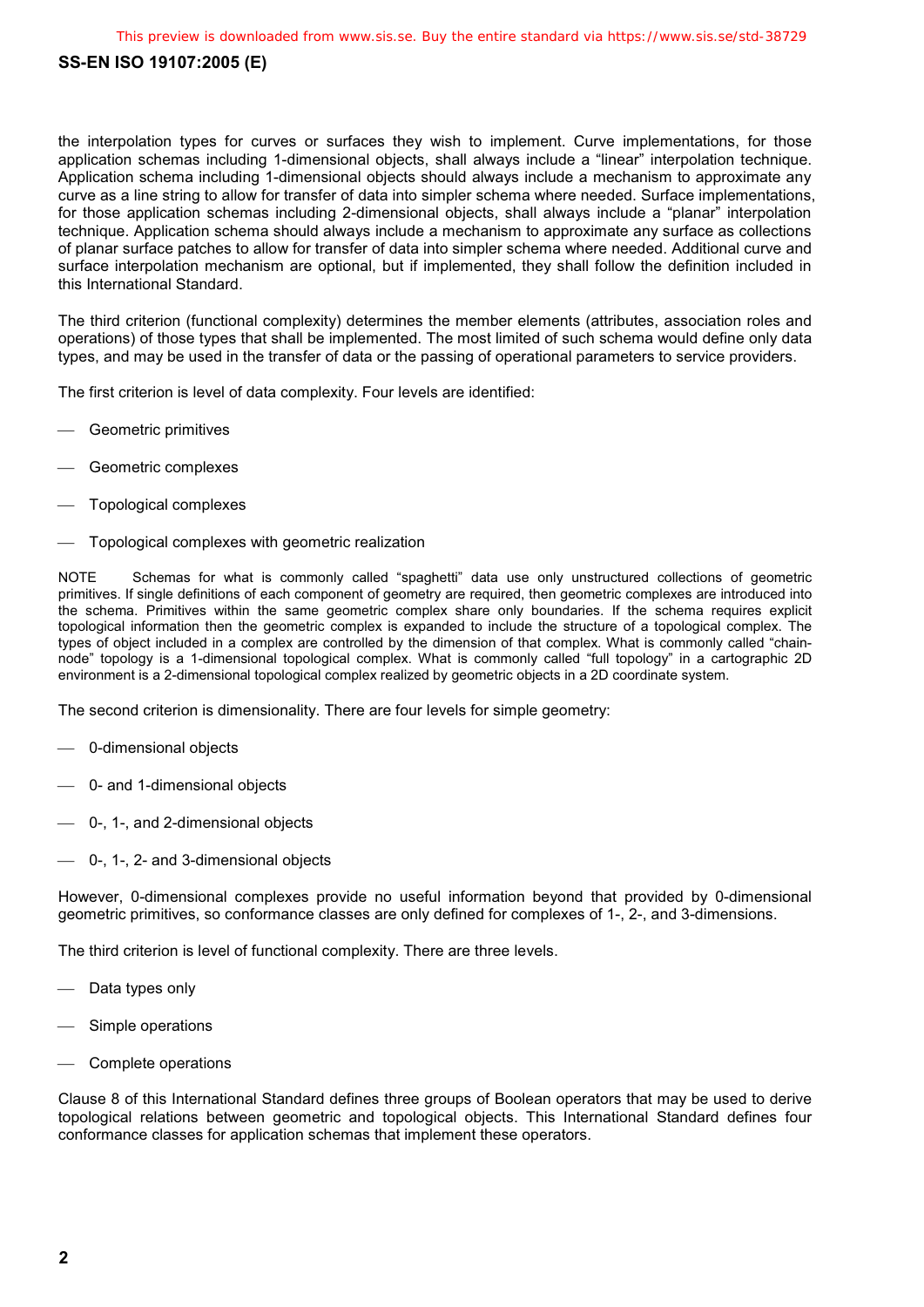#### **2.2 Conformance classes**

To conform to this International Standard, an implementation shall satisfy the requirements of the Abstract test suite (ATS) in Annex A for a specified conformance class. Table 1 through Table 5 identify the clauses of the ATS that apply for each conformance class.

| <b>Dimension</b> | Data Types | <b>Simple Operations</b> | <b>Complete Operations</b> |
|------------------|------------|--------------------------|----------------------------|
|                  | A.1.1.1    | A.1.2.1                  | A.1.3.1                    |
|                  | A.1.1.2    | A.1.2.2                  | A.1.3.2                    |
|                  | A.1.1.3    | A.1.2.3                  | A.1.3.3                    |
| 3                | A.1.1.4    | A.1.2.4                  | A.1.3.4                    |

#### **Table 1 — Conformance classes for geometric primitives**

#### **Table 2 — Conformance classes for geometric complexes**

| <b>Dimension</b> | Data Types | <b>Simple Operations</b> | <b>Complete Operations</b> |
|------------------|------------|--------------------------|----------------------------|
|                  | A.2.1.1    | A.2.2.1                  | A.2.3.1                    |
|                  | A.2.1.2    | A.2.2.2                  | A.2.3.2                    |
|                  | A.2.1.3    | A.2.2.3                  | A.2.3.3                    |

#### **Table 3 — Conformance classes for topological complexes**

| <b>Dimension</b> | Data Types | <b>Simple Operations</b> | <b>Complete Operations</b> |
|------------------|------------|--------------------------|----------------------------|
|                  | A.3.1.1    | A.3.2.1                  | A.3.3.1                    |
|                  | A.3.1.2    | A.3.2.2                  | A.3.3.2                    |
| J                | A.3.1.3    | A.3.2.3                  | A.3.3.3                    |

#### **Table 4 — Conformance classes for topological complexes with geometric realizations**

| <b>Dimension</b> | Data Types | <b>Simple Operations</b> | <b>Complete Operations</b> |
|------------------|------------|--------------------------|----------------------------|
|                  | A.4.1.1    | A.4.2.1                  | A.4.3.1                    |
|                  | A.4.1.2    | A.4.2.2                  | A.4.3.2                    |
|                  | A.4.1.3    | A.4.2.3                  | A.4.3.3                    |

| Table 5 - Conformance classes for Boolean operators |  |  |  |  |  |  |
|-----------------------------------------------------|--|--|--|--|--|--|
|-----------------------------------------------------|--|--|--|--|--|--|

| Set operators              | A.5.1 |
|----------------------------|-------|
| Egenhofer operators        | A.5.2 |
| Full topological operators | A.5.3 |
| All operators              | A.5.4 |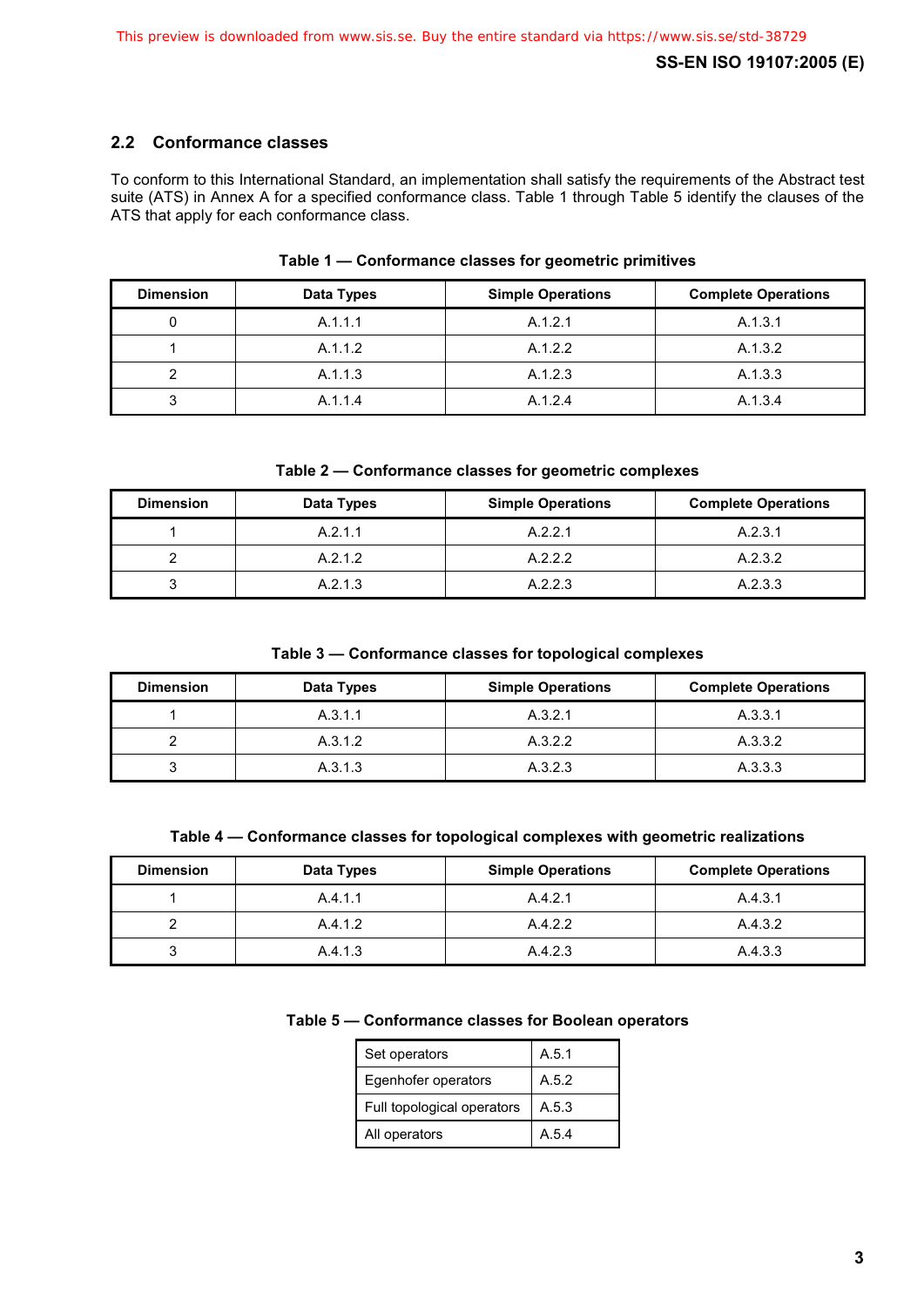#### **3 Normative references**

The following referenced documents are indispensable for the application of this document. For dated references, only the edition cited applies. For undated references, the latest edition of the referenced document (including any amendments) applies.

ISO 19109:— 1), *Geographic information — Rules for application schema*

ISO 19111:—1), *Geographic information — Spatial referencing by coordinates*

ISO/IEC 11404:1996, *Information technology — Programming languages, their environments and system software interfaces — Language-independent datatypes*

#### **4 Terms and definitions**

For the purposes of this document, the following terms and definitions apply. The terms are listed alphabetically in this clause. In Annex B they are organized by their conceptual relationships.

#### **4.1**

#### **application**

manipulation and processing of data in support of user requirements [ISO 19101]

#### **4.2**

#### **application schema**

conceptual schema for data required by one or more **applications** [ISO 19101]

#### **4.3**

**bag** 

finite, unordered collection of related items (**objects** or values) that may be repeated

NOTE Logically, a bag is a set of pairs <item, count>.

#### **4.4**

#### **boundary**

**set** that represents the limit of an entity

NOTE **Boundary** is most commonly used in the context of geometry, where the set is a collection of points or a collection of objects that represent those points. In other arenas, the term is used metaphorically to describe the transition between an entity and the rest of its domain of discourse.

#### **4.5**

#### **buffer**

**geometric object** that contains all **direct positions** whose distance from a specified **geometric object** is less than or equal to a given distance

#### **4.6**

#### **circular sequence**

**sequence** which has no logical beginning and is therefore equivalent to any circular shift of itself; hence the last item in the sequence is considered to precede the first item in the sequence

#### **4.7**

#### **class**

description of a **set** of **objects** that share the same attributes, operations, methods, relationships, and semantics [ISO/TS 19103]

 $\overline{a}$ 

<sup>1)</sup> To be published.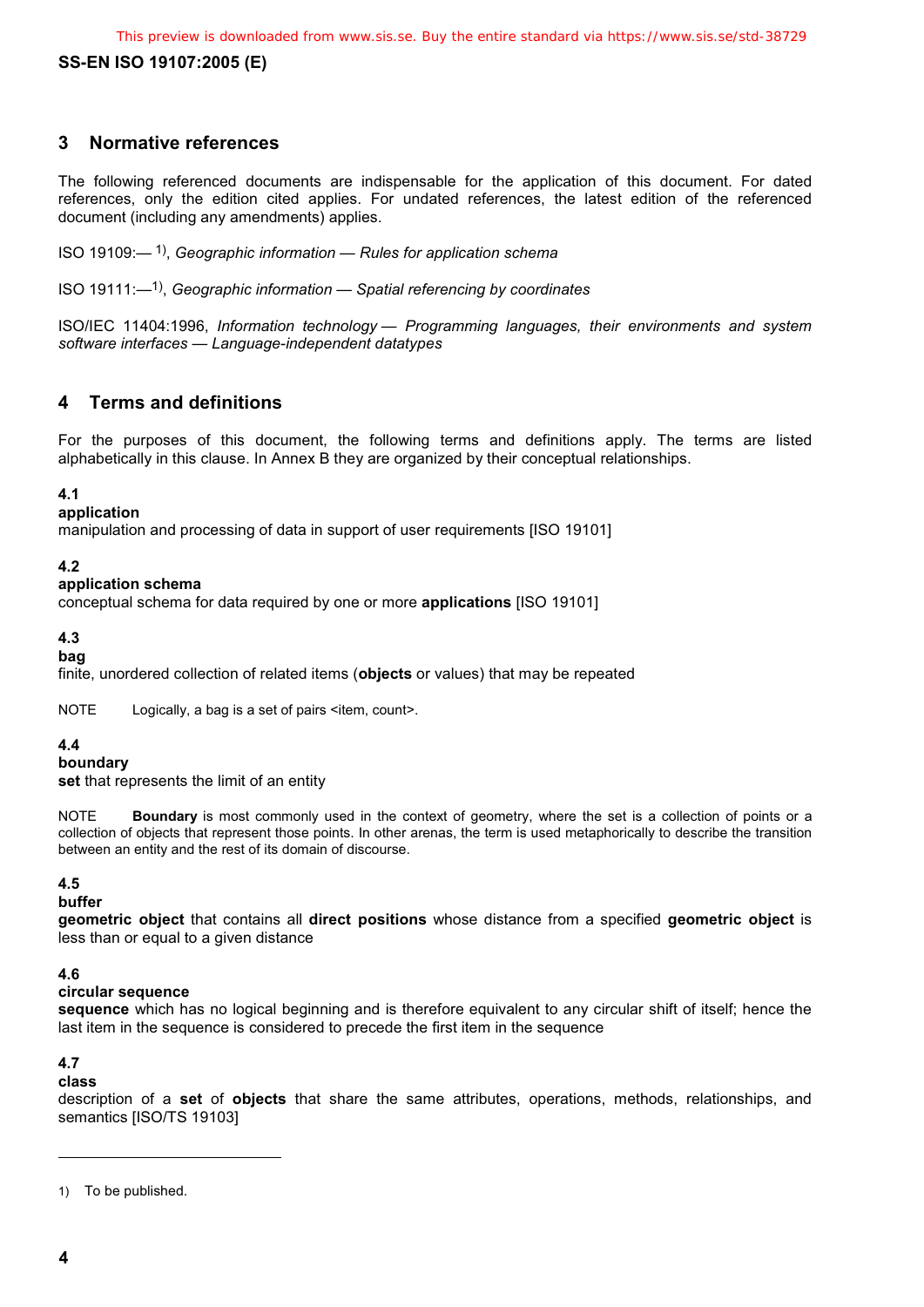NOTE A class may use a **set** of **interfaces** to specify collections of **operations** it provides to its environment. The term was first used in this way in the general theory of object oriented programming, and later adopted for use in this same sense in UML.

#### **4.8**

#### **closure**

union of the **interior** and **boundary** of a **topological** or **geometric object**

#### **4.9**

#### **coboundary**

**set** of **topological primitives** of higher topological dimension associated with a particular **topological object**, such that this **topological object** is in each of their **boundaries**

NOTE If a node is on the boundary of an edge, that edge is on the coboundary of that node. Any orientation parameter associated to one of these relations would also be associated to the other. So that if the node is the end node of the edge (defined as the end of the positive directed edge), then the positive orientation of the node (defined as the positive directed node) would have the edge on its coboundary, see Figure 35.

#### **4.10**

#### **composite curve**

**sequence** of **curves** such that each curve (except the first) starts at the end point of the previous curve in the **sequence**

NOTE A composite curve, as a set of **direct positions**, has all the properties of a curve.

#### **4.11**

#### **composite solid**

connected **set** of **solids** adjoining one another along shared **boundary surfaces**

NOTE A composite solid, as a set of **direct positions**, has all the properties of a solid.

#### **4.12**

#### **composite surface**

connected **set** of **surfaces** adjoining one another along shared **boundary curves**

NOTE A composite surface, as a set of **direct positions**, has all the properties of a surface.

#### **4.13**

#### **computational geometry**

manipulation of and calculations with geometric representations for the implementation of geometric **operations**

EXAMPLE Computational geometry operations include testing for geometric inclusion or intersection, the calculation of **convex hulls** or **buffer** zones, or the finding of shortest distances between **geometric objects**.

#### **4.14**

#### **computational topology**

topological concepts, structures and algebra that aid, enhance or define **operations** on **topological objects** usually performed in **computational geometry**

#### **4.15**

#### **connected**

property of a **geometric object** implying that any two **direct positions** on the object can be placed on a **curve** that remains totally within the object

NOTE A topological object is connected if and only if all its **geometric realizations** are connected. This is not included as a definition because it follows from a theorem of topology.

#### **4.16**

#### **connected node**

**node** that starts or ends one or more **edges**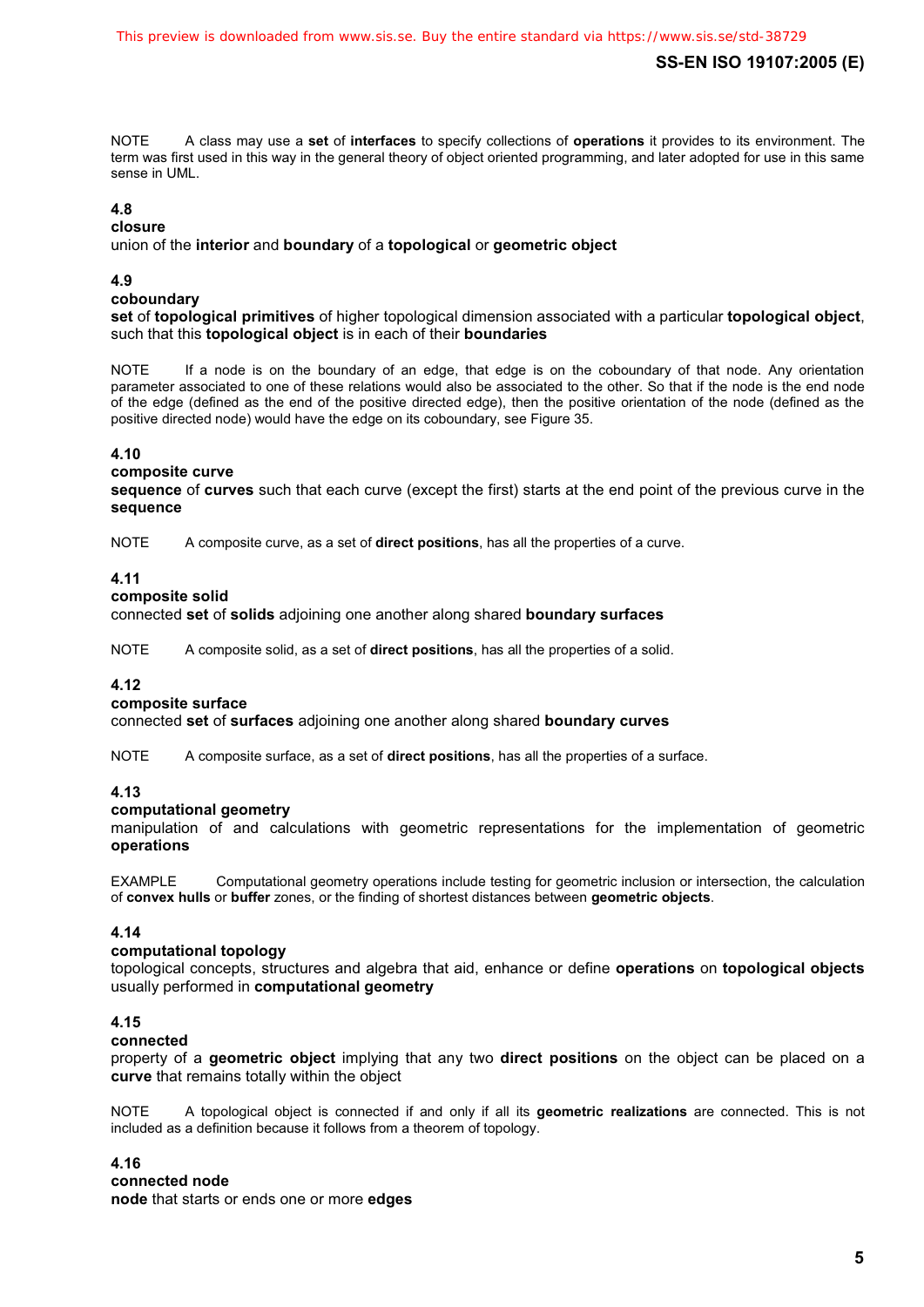#### **4.17**

#### **convex hull**

smallest **convex set** containing a given **geometric object** [Dictionary of Computing [7]]

NOTE "Smallest" is the set theoretic smallest, not an indication of a measurement. The definition can be rewritten as "the intersection of all convex sets that contain the geometric object".

#### **4.18**

#### **convex set**

**geometric set** in which any **direct position** on the straight-line segment joining any two **direct positions** in the geometric set is also contained in the **geometric set** [Dictionary of Computing [7]]

NOTE Convex sets are "simply connected", meaning that they have no interior holes, and can normally be considered topologically isomorphic to a Euclidean ball of the appropriate dimension. So the surface of a sphere can be considered to be geodesically convex.

#### **4.19**

#### **coordinate**

one of a **sequence** of N-numbers designating the position of a **point** in N-dimensional space [ISO 19111]

NOTE In a **coordinate reference system**, the numbers must be qualified by units.

#### **4.20**

#### **coordinate dimension**

number of measurements or axes needed to describe a position in a **coordinate system**

#### **4.21**

#### **coordinate reference system**

**coordinate system** that is related to the real world by a datum [ISO 19111]

#### **4.22**

#### **coordinate system**

set of mathematical rules for specifying how **coordinates** are to be assigned to **points** [ISO 19111]

#### **4.23**

#### **curve**

1-dimensional **geometric primitive**, representing the continuous image of a line

NOTE The **boundary** of a **curve** is the **set** of **points** at either end of the **curve**. If the curve is a cycle, the two ends are identical, and the curve (if topologically closed) is considered to not have a boundary. The first **point** is called the **start point**, and the last is the **end point**. Connectivity of the curve is guaranteed by the "continuous image of a line" clause. A topological theorem states that a continuous image of a connected set is connected.

#### **4.24**

#### **curve segment**

1-dimensional **geometric object** used to represent a continuous component of a **curve** using homogeneous interpolation and definition methods

NOTE The **geometric set** represented by a single curve segment is equivalent to a **curve**.

#### **4.25**

#### **cycle**

#### ¢geometry² **spatial object** without a **boundary**

NOTE Cycles are used to describe boundary components (see **shell**, **ring**). A cycle has no boundary because it closes on itself, but it is bounded (i.e., it does not have infinite extent). A circle or a sphere, for example, has no boundary, but is bounded.

#### **4.26**

#### **direct position**

position described by a single set of **coordinates** within a **coordinate reference system**